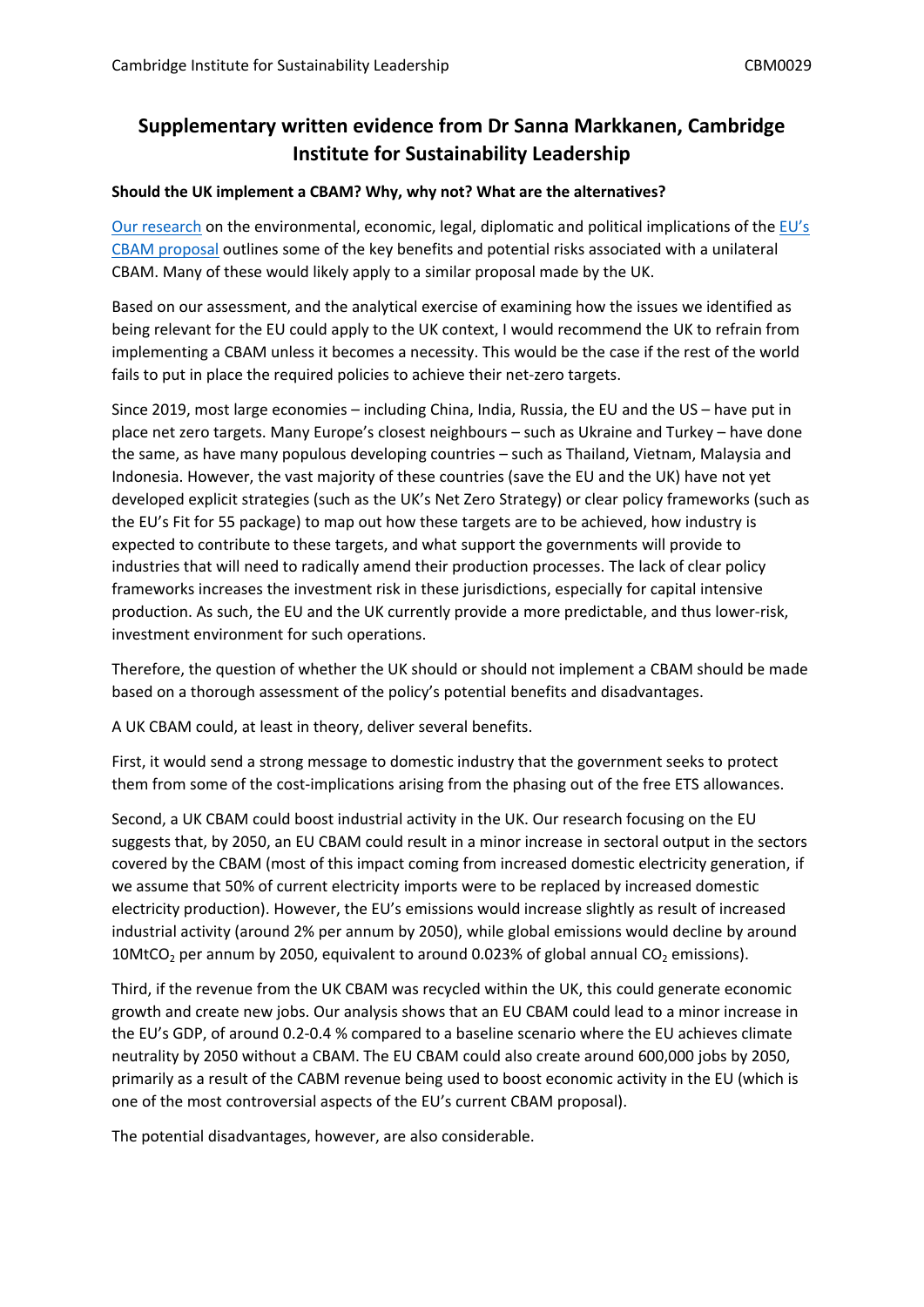First, a UK CBAM is not compatible with the concept of 'Global Britain' and – unless the revenue from it was recycled in full to support decarbonisation in the Least Developed Countries - clashes with the UK's preferred image as a champion of just transitions both at home and abroad.

Second, there is a considerable reputational risk associated with unilateral implementation of a CBAM. There is a high likelihood that a unilaterally implemented CBAM would be perceived as a protectionist measure by many trade partners and potential trade partners (largely because the expected emissions savings are estimated to be very small), or as an attempt by the UK to impose its preferred carbon control measure, ie carbon price, on countries where this may not be the most suitable approach at the moment.

Third, there is a risk of retaliation, which could be symmetrical or asymmetrical. In other words, disgruntled trade partners may impose measures to control the access of British exports to their jurisdiction, quite possibly focusing on exports that are of particularly high importance to the British economy. Retaliation could take place well before any legislative challenges are put to the WTO, possibly as soon as the UK announced its intention to implement a CBAM.

Fourth, a CBAM does not provide protection to British companies in global markets. Export credits cannot be applied to compensate for the impacts of a regulation (this is not compatible with the WTO rules). In other words, a UK CBAM would protect UK producers against competition from more carbon-intensive imports in the UK market only. Considering that much of the UK's imports in the sectors that could reasonably be covered by an early CBAM come from the EU, where the carbon price is similar to the UK's, the revenue that a CBAM would generate would likely be small, and perhaps even lower than the administrative costs associated with the implementation of the CBAM.

Fifth, a CBAM that is applied only to some materials but not others could cause market distortions (as the cost of some materials increase while the cost of others does not, or as some materials are protected against competition from cheaper imports, while others are not). It would likely increase the material input costs for manufacturers who, if they are not protected by a CBAM (which would be technologically even more complicated than applying a CBAM fairly to basic materials) may feel that basic material producers are protected at their expense.

Finally, as already mentioned, the emissions impact at the global level would likely be very small, as illustrated by our assessment of the EU's proposed CBAM.

It is, of course, undeniable that the 'threat' of a CABM could incentivise other countries to implement carbon pricing regimes, but it is worth asking as to what extent the UK could prompt changes beyond those that are already taking place as a result of the EU's CBAM proposal. Moreover, the recent EU-US steel deal (covering steel and aluminium) is already encouraging other countries to 'join the club', and inclusive multilateral arrangements are generally less contentious than a unilaterally imposed trade control measure.

## So, what could the UK do instead of implementing a CBAM?

First, it could 'piggyback' on the EU's CBAM, and gain all of the benefits and none of the downsides by aligning its ETS with the EU ETS, meaning that UK would be exempt from the EU ETS. This would not only mean that there would not no CBAM rate payable – it would also eradicate all admirative fees that would otherwise apply even if the UK carbon price meant that no actual CBAM charge was payable. As an exempt trade partner, the UK could stand to gain from the EU's CBAM as imports from the UK would become more attractive to EU importers than imports from countries such as